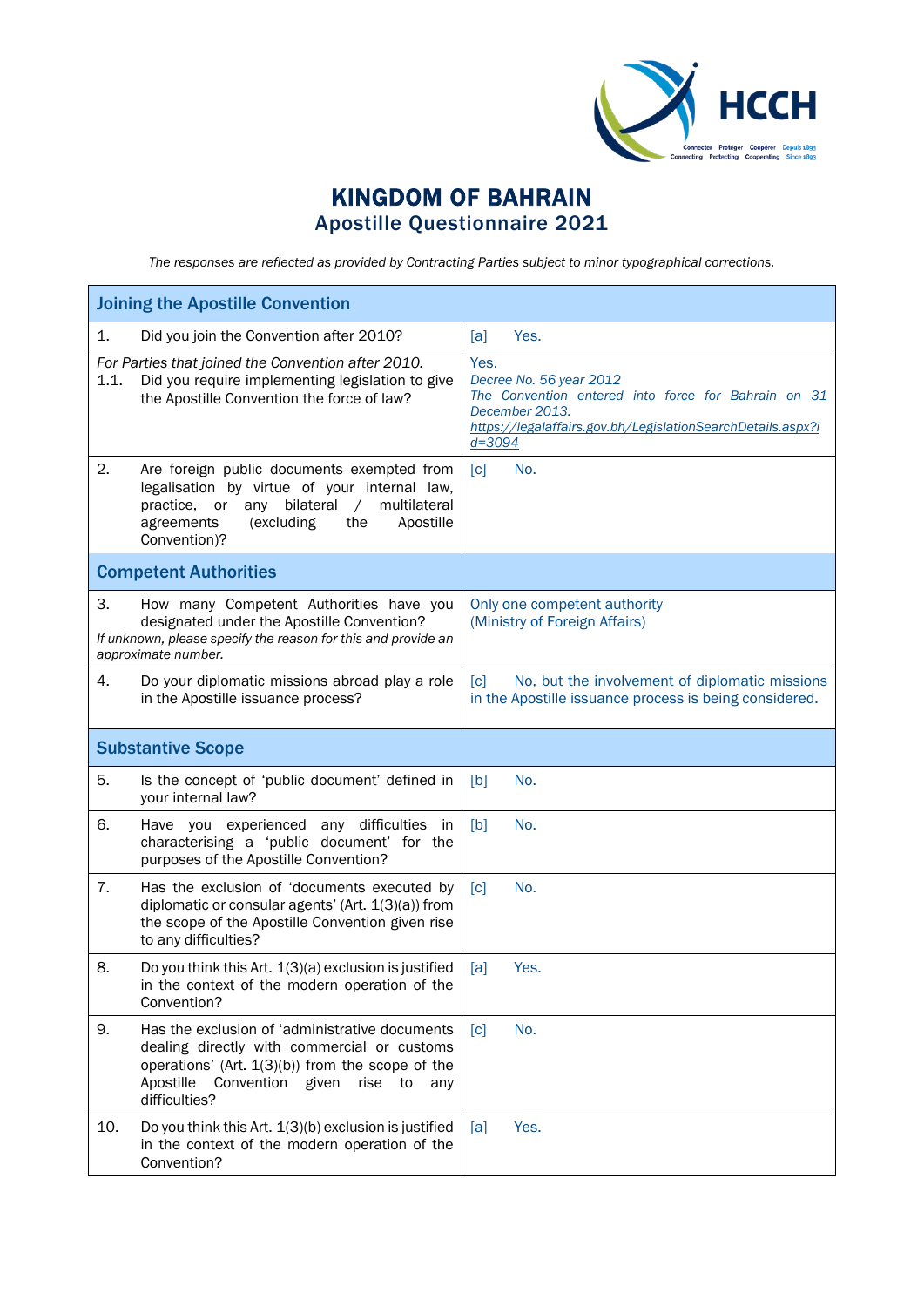| 11.<br>Do you issue (outgoing) or accept (incoming)<br>Apostilles for any of the following categories of<br>document? |                                                                                                                                                                                                                                            |                                                                                                                                                  | <b>Issue</b>    |                                                                              | Accept               |   |   |
|-----------------------------------------------------------------------------------------------------------------------|--------------------------------------------------------------------------------------------------------------------------------------------------------------------------------------------------------------------------------------------|--------------------------------------------------------------------------------------------------------------------------------------------------|-----------------|------------------------------------------------------------------------------|----------------------|---|---|
|                                                                                                                       |                                                                                                                                                                                                                                            | Certificates of origin                                                                                                                           |                 |                                                                              |                      |   |   |
|                                                                                                                       |                                                                                                                                                                                                                                            |                                                                                                                                                  |                 | <b>Export licences</b>                                                       |                      |   |   |
|                                                                                                                       |                                                                                                                                                                                                                                            |                                                                                                                                                  |                 | Import licences                                                              |                      |   |   |
|                                                                                                                       |                                                                                                                                                                                                                                            | Health and safety certificates<br>issued by the relevant<br>government authorities or<br>agencies                                                |                 |                                                                              | X                    |   | X |
|                                                                                                                       |                                                                                                                                                                                                                                            | Certificates of products<br>registration                                                                                                         |                 |                                                                              | X                    | X |   |
|                                                                                                                       |                                                                                                                                                                                                                                            |                                                                                                                                                  |                 | Certificates of conformity                                                   | $\boldsymbol{X}$     |   | X |
|                                                                                                                       |                                                                                                                                                                                                                                            | End user certificates<br>(i.e. documents certifying that the<br>buyer is the end user of acquired<br>goods)                                      |                 |                                                                              | X                    |   | X |
|                                                                                                                       |                                                                                                                                                                                                                                            |                                                                                                                                                  |                 | Commercial invoices                                                          |                      |   |   |
|                                                                                                                       | <b>Apostille Process</b>                                                                                                                                                                                                                   |                                                                                                                                                  |                 |                                                                              |                      |   |   |
|                                                                                                                       | <b>Certification of Public Documents</b>                                                                                                                                                                                                   |                                                                                                                                                  |                 |                                                                              |                      |   |   |
| 12.                                                                                                                   | Do any of your public documents require some<br>other intermediate certification before the<br>issuance of an Apostille?                                                                                                                   | [b]<br>No, an intermediate certification is not required<br>for any public document; Apostilles are issued directly<br>upon the public document. |                 |                                                                              |                      |   |   |
|                                                                                                                       | <b>Requesting an Apostille (Outgoing)</b>                                                                                                                                                                                                  |                                                                                                                                                  |                 |                                                                              |                      |   |   |
| 13.                                                                                                                   | How can an Apostille be requested?                                                                                                                                                                                                         | [a]                                                                                                                                              | In person.      |                                                                              |                      |   | X |
|                                                                                                                       |                                                                                                                                                                                                                                            | [b]                                                                                                                                              | By post.        |                                                                              |                      |   |   |
|                                                                                                                       |                                                                                                                                                                                                                                            | $\lceil c \rceil$                                                                                                                                | By email.       |                                                                              |                      |   |   |
|                                                                                                                       |                                                                                                                                                                                                                                            | Through a website.<br>[d]                                                                                                                        |                 |                                                                              |                      |   |   |
|                                                                                                                       |                                                                                                                                                                                                                                            | [e]                                                                                                                                              | Other.          |                                                                              |                      |   |   |
| 14.                                                                                                                   | When issuing an Apostille, do you enquire about<br>the State of destination?                                                                                                                                                               | [a]                                                                                                                                              |                 | Yes, in the application form.                                                |                      |   |   |
| 15.                                                                                                                   | How long does it take for an Apostille to be<br>issued?                                                                                                                                                                                    | In-person request<br>(paper Apostille)                                                                                                           |                 | Other requests<br>(from the time of<br>receipt) (paper<br>Apostille)         | e-Apostille requests |   |   |
|                                                                                                                       |                                                                                                                                                                                                                                            | On the spot                                                                                                                                      |                 | On the same<br>day                                                           | On the same<br>day   |   |   |
| 16.                                                                                                                   | Does your Competent Authority impose a fee for<br>issuing an Apostille?                                                                                                                                                                    | [a]<br><b>BD 20</b>                                                                                                                              |                 | Yes, a single price for all Apostilles.                                      |                      |   |   |
|                                                                                                                       | <b>Issuing an Apostille (Outgoing)</b>                                                                                                                                                                                                     |                                                                                                                                                  |                 |                                                                              |                      |   |   |
| 17.                                                                                                                   | How is the origin of a public document verified<br>for the purpose of issuing an Apostille (i.e.<br>verification of the authenticity of the signature,<br>the capacity of the signer, and the identity of the<br>seal / stamp (Art. 5(2))? | [a]<br>[ii]                                                                                                                                      | seals / stamps. | Single Competent Authority.<br>An electronic database of sample signatures / |                      |   |   |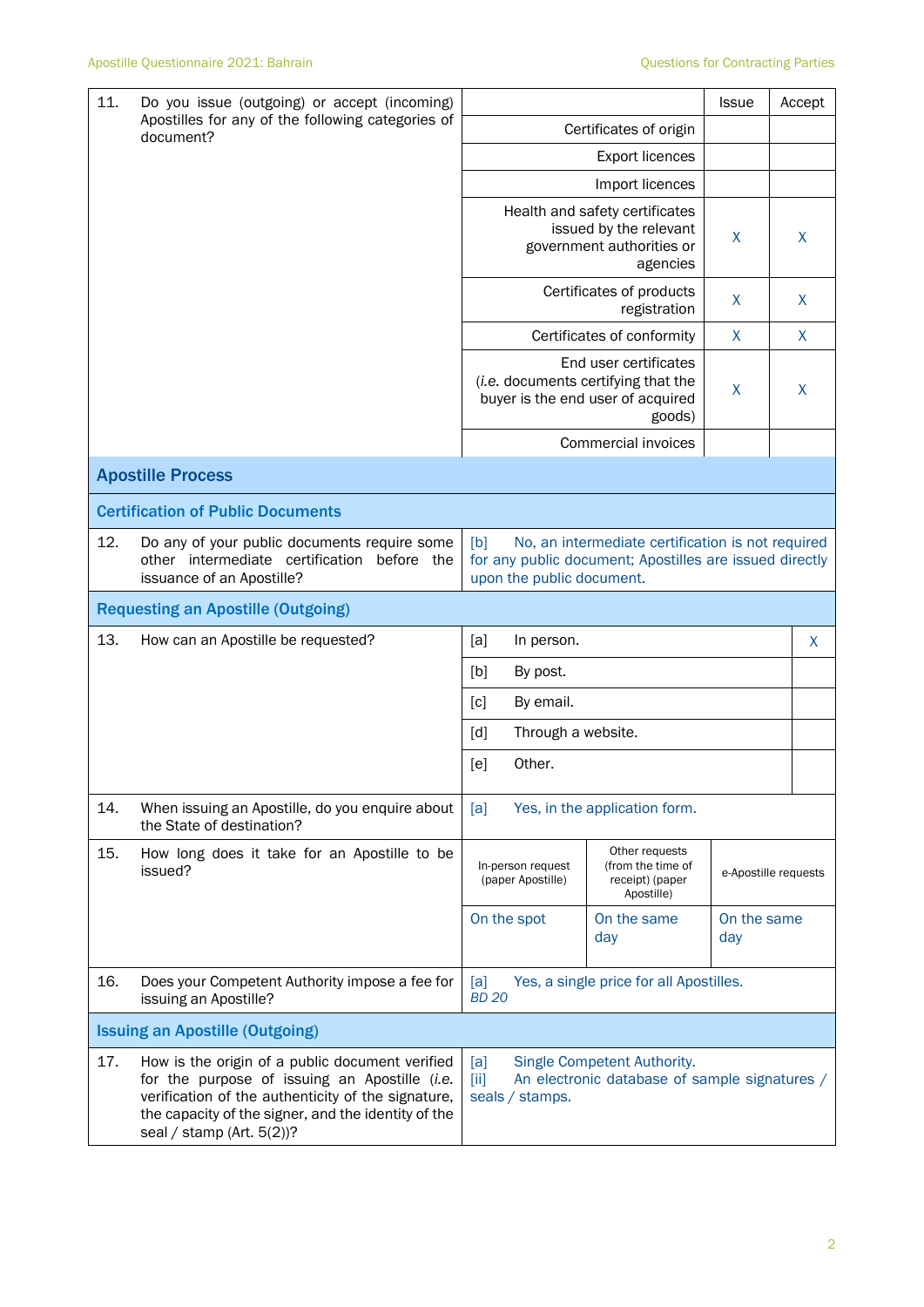| 18.                               | How does a Competent Authority address<br>situations where it is unable to verify the origin<br>of the public document?                                                                        | The Competent Authority will contact the issuing<br>[b]<br>authority to confirm authenticity but will not issue the<br>Apostille until the new signature, stamp or seal is added<br>to the database. |         |  |  |
|-----------------------------------|------------------------------------------------------------------------------------------------------------------------------------------------------------------------------------------------|------------------------------------------------------------------------------------------------------------------------------------------------------------------------------------------------------|---------|--|--|
| 19.                               | In what language(s) are the 10 standard items<br>of your Apostilles available?                                                                                                                 | [c]<br>In three languages.<br>Arabic, English and French                                                                                                                                             |         |  |  |
| 20.                               | In what language(s) are the blank fields of your<br>Apostilles filled in?                                                                                                                      | [a]<br>In one language.<br>English                                                                                                                                                                   |         |  |  |
| 21.                               | How are the blank fields of your Apostilles filled<br>in?                                                                                                                                      | Using computer software.<br>[b]<br>Printed by the system on secure sticker                                                                                                                           |         |  |  |
|                                   | <b>Apostille Registers</b>                                                                                                                                                                     |                                                                                                                                                                                                      |         |  |  |
| 22.                               | How is your Apostille register, required by<br>Article 7, maintained?                                                                                                                          | Single Competent Authority.<br>[a]<br>[iii]<br>Electronic form, not publicly accessible online.                                                                                                      |         |  |  |
| 23.                               | What particulars are contained in your Apostille<br>register?                                                                                                                                  | Number and date of the Apostille<br>[a]<br>(required).                                                                                                                                               | X       |  |  |
|                                   |                                                                                                                                                                                                | Name and capacity of the person signing<br>[b]<br>the document and $/$ or the name of<br>authority whose seal or stamp is affixed<br>(required).                                                     | $\sf X$ |  |  |
|                                   |                                                                                                                                                                                                | [c]<br>Name and / or type of underlying<br>document.                                                                                                                                                 | X       |  |  |
|                                   |                                                                                                                                                                                                | Description of the contents of underlying<br>[d]<br>document.                                                                                                                                        |         |  |  |
|                                   |                                                                                                                                                                                                | [e]<br>Name of the applicant.                                                                                                                                                                        |         |  |  |
|                                   |                                                                                                                                                                                                | State of destination.<br>$[f]$                                                                                                                                                                       |         |  |  |
|                                   |                                                                                                                                                                                                | Copy of the Apostille.<br>[g]                                                                                                                                                                        |         |  |  |
|                                   |                                                                                                                                                                                                | Copy of the underlying document.<br>[h]                                                                                                                                                              |         |  |  |
|                                   |                                                                                                                                                                                                | Other.<br>$[1]$                                                                                                                                                                                      |         |  |  |
| 24.                               | Is there a limit to how long records can be<br>retained on the Apostille register?                                                                                                             | $\lceil d \rceil$<br>No.                                                                                                                                                                             |         |  |  |
| 25.                               | If your register is not publicly accessible, how<br>frequently do your Competent Authorities<br>receive requests to verify an Apostille they have<br>issued in the register?                   | [f]<br>Unknown.                                                                                                                                                                                      |         |  |  |
| <b>Technology &amp; the e-APP</b> |                                                                                                                                                                                                |                                                                                                                                                                                                      |         |  |  |
| 26.                               | Under your internal law, do you recognise<br>electronic / digital signatures as functionally<br>equivalent to handwritten signatures (i.e. can a<br>public document be signed electronically)? | No.<br>[b]                                                                                                                                                                                           |         |  |  |
| 27.                               | Under your internal law, are public documents<br>executed, or able to be executed, in electronic<br>form (whether or not they are to be used abroad<br>under the Convention)?                  | [b]<br>No, public documents are never executed in<br>electronic form.                                                                                                                                |         |  |  |
| 28.                               | Do you issue e-Apostilles?                                                                                                                                                                     | Yes.<br>[a]                                                                                                                                                                                          |         |  |  |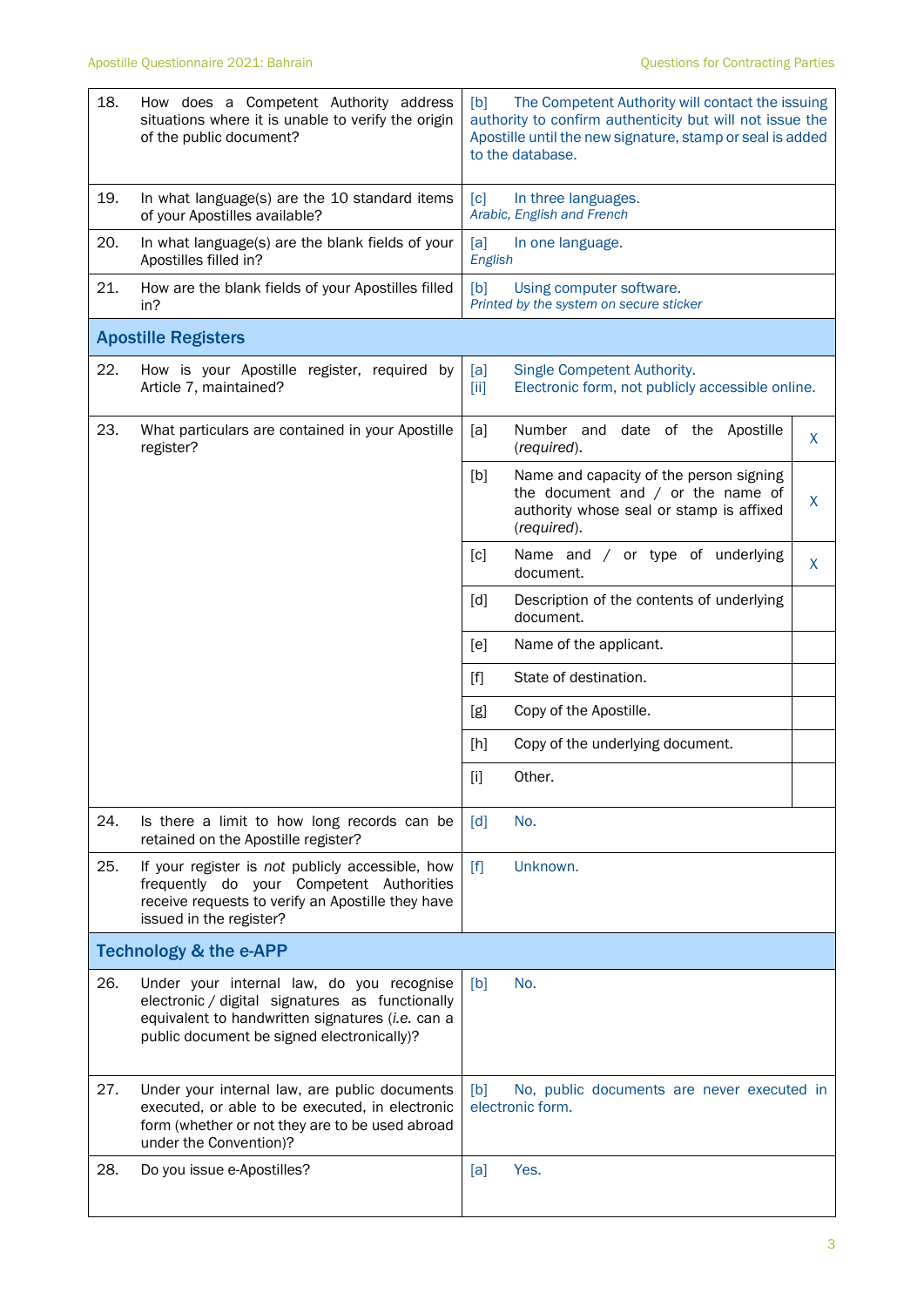| For Parties that answered yes to Q28.<br>28.3. Under your internal law, which of the following<br>do you consider public documents for the<br>purpose of issuing e-Apostilles? | [b]<br>Paper public documents that have<br>been<br>scanned by a public official.                                        |  |  |
|--------------------------------------------------------------------------------------------------------------------------------------------------------------------------------|-------------------------------------------------------------------------------------------------------------------------|--|--|
| For Parties that answered yes to Q28.<br>28.4. How is an e-Apostille signed (i.e. what technology<br>used<br>apply an electronic / digital<br>to<br>İS.<br>signature)?         | Technology from a commercial provider (e.g.<br>[b]<br>Adobe).<br>Global Sign Certificate for Adobe.                     |  |  |
| For Parties that answered yes to Q28.<br>28.5. How is an e-Apostille affixed to / associated with<br>the underlying public document to ensure it is<br>not tampered with?      | Paste a secure sticker on the public document.                                                                          |  |  |
| For Parties that answered yes to Q28.<br>28.6. Once issued, how is the e-Apostille transmitted<br>to the applicant?                                                            | [a]<br>Via email (regular).                                                                                             |  |  |
| 29.<br>equipped to accept<br>Are your authorities<br>incoming e-Apostilles?                                                                                                    | Yes, all e-Apostilles can be processed.<br>[a]                                                                          |  |  |
| 30.<br>Do you maintain an e-Register?                                                                                                                                          | Yes.<br>[a]                                                                                                             |  |  |
| For Parties that answered yes to Q30.<br>30.2. What technology is used to maintain your<br>e-Register?                                                                         | Technology from a commercial provider.<br>[b]<br>The "e-Register" is Category 2 Using QR Technology for<br>Verification |  |  |
| 31.<br>Have you been in contact with other Competent<br>Authorities that operate an e-APP component<br>and exchanged information and / or relevant<br>experience?              | Yes.<br>[a]<br><b>Turkey</b>                                                                                            |  |  |
|                                                                                                                                                                                |                                                                                                                         |  |  |
| <b>Issues with Apostilles</b>                                                                                                                                                  |                                                                                                                         |  |  |
| 32.<br>Has an Apostille <i>issued</i> by your Competent<br>Authority ever been refused by the authorities of<br>another Contracting Party on the following                     | [a]<br>Form requirements (e.g. square-shaped,<br>sides of at least nine centimetres, border,<br>ink, etc).              |  |  |
| grounds:                                                                                                                                                                       | The manner in which the Apostille was<br>[b]<br>affixed / attached to the underlying<br>document.                       |  |  |
|                                                                                                                                                                                | The Apostille was not signed.<br>[c]                                                                                    |  |  |
|                                                                                                                                                                                | the<br>[d]<br>One<br>of<br>standard<br>or<br>more<br>informational items were not filled in.                            |  |  |
|                                                                                                                                                                                | The Apostille was in electronic form (an<br>[e]<br>e-Apostille).                                                        |  |  |
|                                                                                                                                                                                | The underlying public document was in<br>$[f]$<br>electronic form.                                                      |  |  |
|                                                                                                                                                                                | The underlying public document had<br>[g]<br>expired / was not issued within a certain<br>timeframe.                    |  |  |
|                                                                                                                                                                                | The underlying document was not a<br>$[h]$<br>public document under the law of the<br>destination.                      |  |  |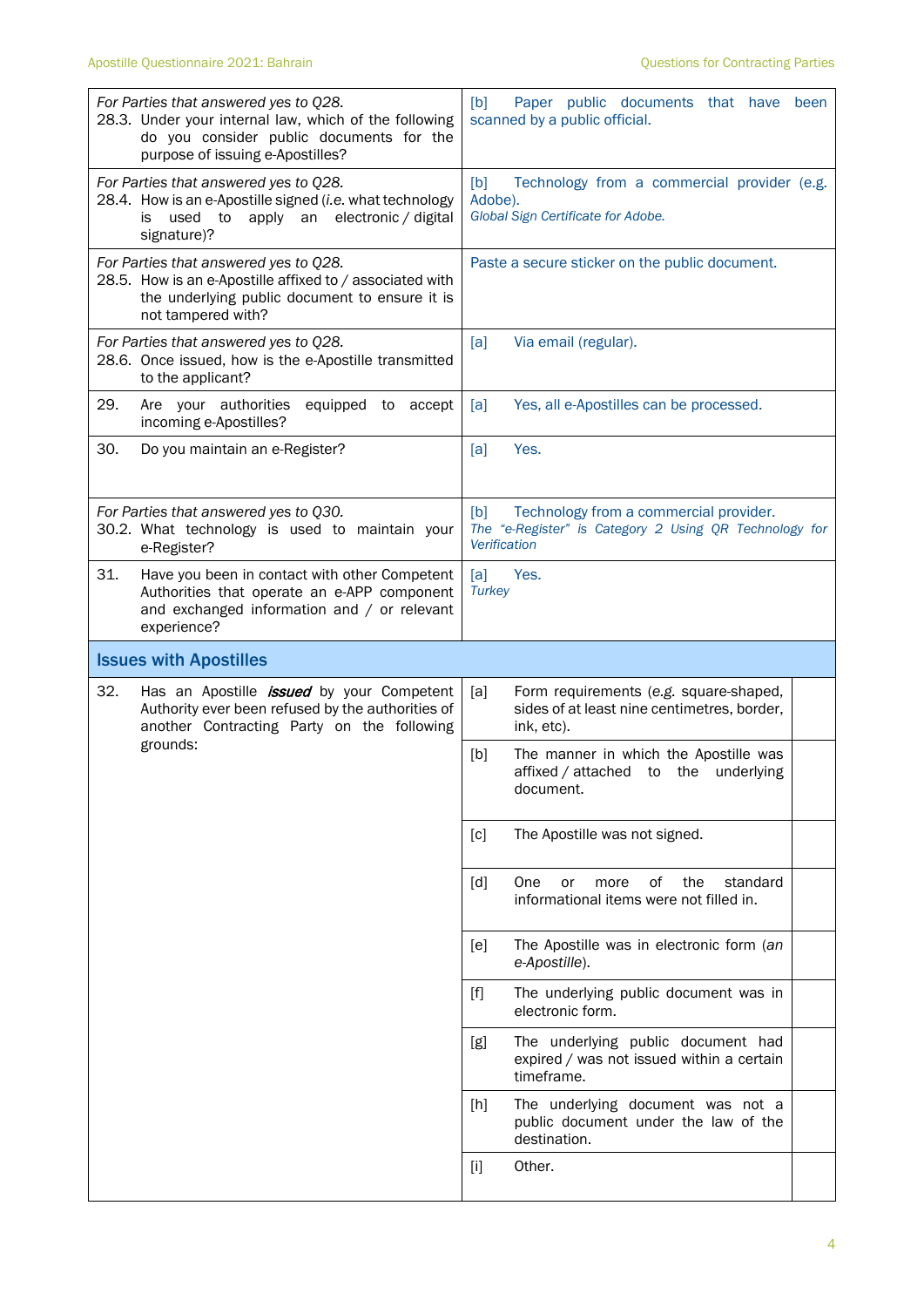|     |                                                                                                                                                                                                                                                                                                                                             | [j]   | Unknown.                                                                                            |   |
|-----|---------------------------------------------------------------------------------------------------------------------------------------------------------------------------------------------------------------------------------------------------------------------------------------------------------------------------------------------|-------|-----------------------------------------------------------------------------------------------------|---|
|     |                                                                                                                                                                                                                                                                                                                                             | [k]   | No / Not applicable.                                                                                | X |
| 33. | Has your Competent Authority ever been<br>requested by external Competent Authorities to<br>certify or confirm your procedure for issuing<br>Apostilles?                                                                                                                                                                                    | [b]   | No.                                                                                                 |   |
| 34. | Has an Apostille <i>received</i> by your authorities<br>ever been refused on the following grounds:                                                                                                                                                                                                                                         | [a]   | The issuing State was not a Contracting<br>Party to the Apostille Convention.                       |   |
|     |                                                                                                                                                                                                                                                                                                                                             | [b]   | Form requirements (e.g. square-shaped,<br>sides of at least nine centimetres, border,<br>ink, etc). |   |
|     |                                                                                                                                                                                                                                                                                                                                             | [c]   | The manner in which the Apostille was<br>affixed / attached to the underlying<br>document.          |   |
|     |                                                                                                                                                                                                                                                                                                                                             | [d]   | The Apostille was not signed.                                                                       |   |
|     |                                                                                                                                                                                                                                                                                                                                             | [e]   | One<br>of<br>the<br>standard<br>or<br>more<br>informational items were not filled in.               |   |
|     |                                                                                                                                                                                                                                                                                                                                             | $[f]$ | The Apostille was in electronic form (an<br>e-Apostille).                                           |   |
|     |                                                                                                                                                                                                                                                                                                                                             | [g]   | The underlying public document was in<br>electronic form.                                           |   |
|     |                                                                                                                                                                                                                                                                                                                                             | [h]   | The underlying public document had<br>expired / was not issued within a certain<br>timeframe.       |   |
|     |                                                                                                                                                                                                                                                                                                                                             | $[1]$ | The underlying document was not a<br>public document under the law of the<br>destination.           |   |
|     |                                                                                                                                                                                                                                                                                                                                             | [j]   | Other.                                                                                              |   |
|     |                                                                                                                                                                                                                                                                                                                                             | [k]   | Unknown.                                                                                            |   |
|     |                                                                                                                                                                                                                                                                                                                                             | $[1]$ | No / Not applicable.                                                                                | X |
|     | <b>Miscellaneous</b>                                                                                                                                                                                                                                                                                                                        |       |                                                                                                     |   |
| 35. | Would you be interested in attending the 2021<br>meeting of the Special Commission on the<br>practical operation of the Apostille Convention?                                                                                                                                                                                               | [a]   | Yes, if possible, in person.                                                                        |   |
| 36. | Have<br>you<br>encountered<br>persistent<br>any<br>difficulties,<br>issues, or challenges<br>in<br>the<br>operation of the Apostille Convention that you<br>would like discussed at the 2021 Special<br>Commission?<br>If yes, would you like your answer to this question to be<br>published without reference to your authority or State? | [b]   | No.                                                                                                 |   |